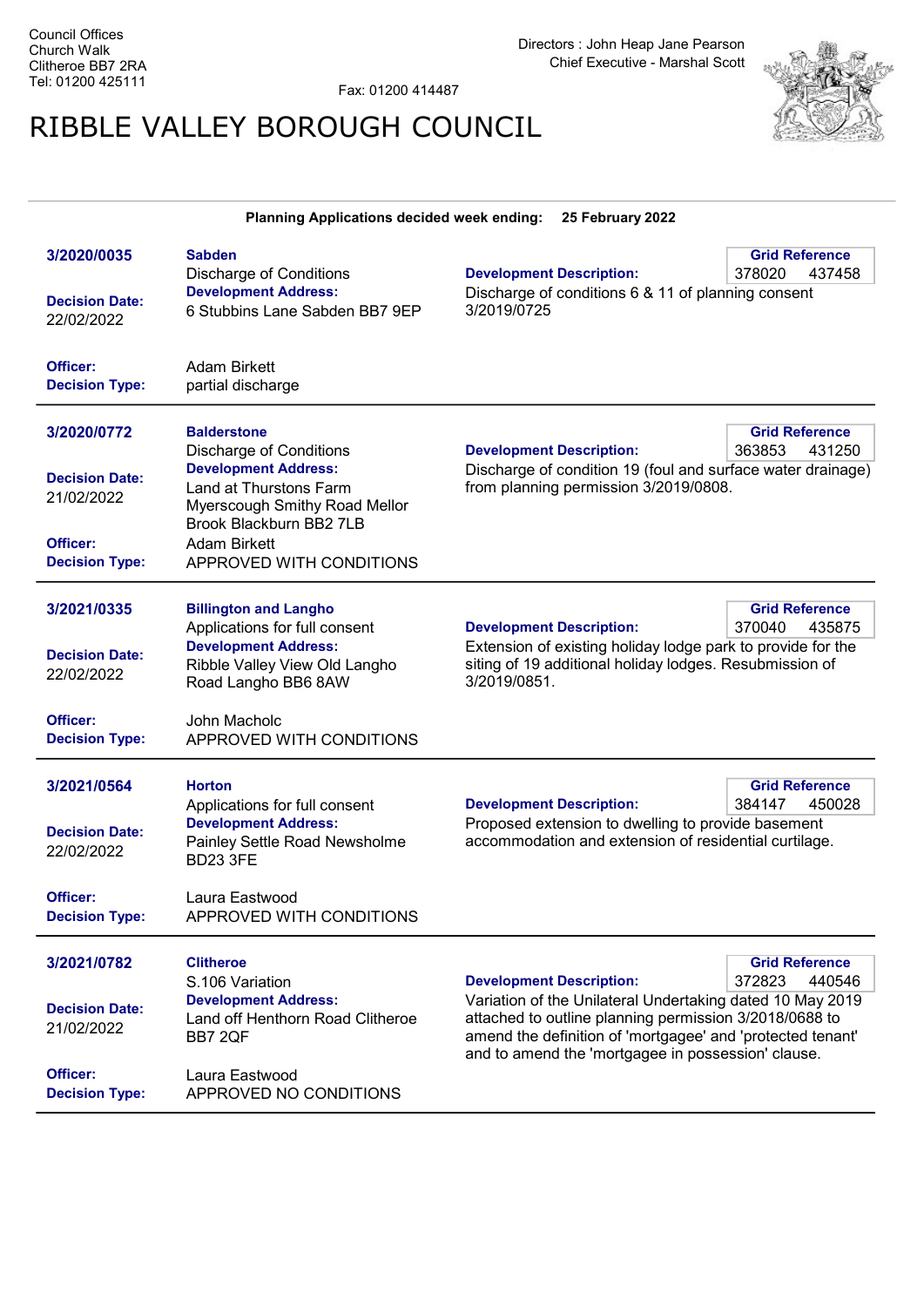| 3/2021/0789<br><b>Decision Date:</b><br>21/02/2022 | <b>Clitheroe</b><br>Applications for full consent<br><b>Development Address:</b><br>46 Eshton Terrace Clitheroe BB7<br>1BQ                                                            | <b>Grid Reference</b><br><b>Development Description:</b><br>373999<br>441451<br>Proposed 1 single storey rear extension and replacement<br>garage/out-building. Resubmission of 3/2020/1036.                                                                        |
|----------------------------------------------------|---------------------------------------------------------------------------------------------------------------------------------------------------------------------------------------|---------------------------------------------------------------------------------------------------------------------------------------------------------------------------------------------------------------------------------------------------------------------|
| Officer:<br><b>Decision Type:</b>                  | John Macholc<br>APPROVED WITH CONDITIONS                                                                                                                                              |                                                                                                                                                                                                                                                                     |
| 3/2021/0944<br><b>Decision Date:</b><br>24/02/2022 | <b>Wilpshire</b><br>Applications for full consent<br><b>Development Address:</b><br>Winton 145 Whalley Road Wilpshire<br>BB1 9NE                                                      | <b>Grid Reference</b><br><b>Development Description:</b><br>370018<br>433597<br>Retention of unauthorised existing outbuilding containers on<br>site used as ancillary leisure space for Winton House.                                                              |
| Officer:<br><b>Decision Type:</b>                  | Stephen Kilmartin<br><b>REFUSED</b>                                                                                                                                                   |                                                                                                                                                                                                                                                                     |
| 3/2021/1030<br><b>Decision Date:</b><br>24/02/2022 | <b>Newton</b><br>Applications for Temporary consent<br><b>Development Address:</b><br>The Annexe The Cottage Barn<br>Chapel Lane Newton BB7 3DY                                       | <b>Grid Reference</b><br><b>Development Description:</b><br>369675<br>450403<br>Temporary change of use for a period of 2 years from<br>extended family accommodation to self catering holiday<br>accommodation.                                                    |
| Officer:<br><b>Decision Type:</b>                  | Stephen Kilmartin<br>APPROVED WITH CONDITIONS                                                                                                                                         |                                                                                                                                                                                                                                                                     |
| 3/2021/1200<br><b>Decision Date:</b><br>21/02/2022 | <b>Aighton, Bailey &amp; Chaigley</b><br><b>Discharge of Conditions</b><br><b>Development Address:</b><br>Stonyhurst College Avenue Road<br>Hurst Green BB7 9PZ                       | <b>Grid Reference</b><br><b>Development Description:</b><br>369010<br>439041<br>Discharge of condition 3 - precise specifications or samples<br>of walling and roofing materials to be used including their<br>colour and texture from planning consent 3/2020/0845 |
| Officer:<br><b>Decision Type:</b>                  | <b>Adrian Dowd</b><br>APPROVED NO CONDITIONS                                                                                                                                          |                                                                                                                                                                                                                                                                     |
| 3/2021/1209<br><b>Decision Date:</b><br>24/02/2022 | Longridge<br>Applications for full consent<br><b>Development Address:</b><br>53 Derby Road Longridge PR3 3JT                                                                          | <b>Grid Reference</b><br><b>Development Description:</b><br>360148<br>437407<br>Change of use from Use Class E(a) (display or retail sale<br>of goods other than food) to Class E(e) (provision of<br>medical or health services).                                  |
| Officer:<br><b>Decision Type:</b>                  | Ben Taylor<br>APPROVED WITH CONDITIONS                                                                                                                                                |                                                                                                                                                                                                                                                                     |
| 3/2021/1295<br><b>Decision Date:</b><br>24/02/2022 | <b>Aighton, Bailey &amp; Chaigley</b><br>Certificate of Lawfulness - Existing<br><b>Development Address:</b><br>5 7 9 11 Fox Fall Drive and 21 23<br>Whalley Road Hurst Green BB7 9ZE | <b>Grid Reference</b><br><b>Development Description:</b><br>368656<br>437977<br>Certificate of lawfulness for the relocation of solar panels.                                                                                                                       |
| Officer:<br><b>Decision Type:</b>                  | <b>Ben Taylor</b><br>APPROVED NO CONDITIONS                                                                                                                                           |                                                                                                                                                                                                                                                                     |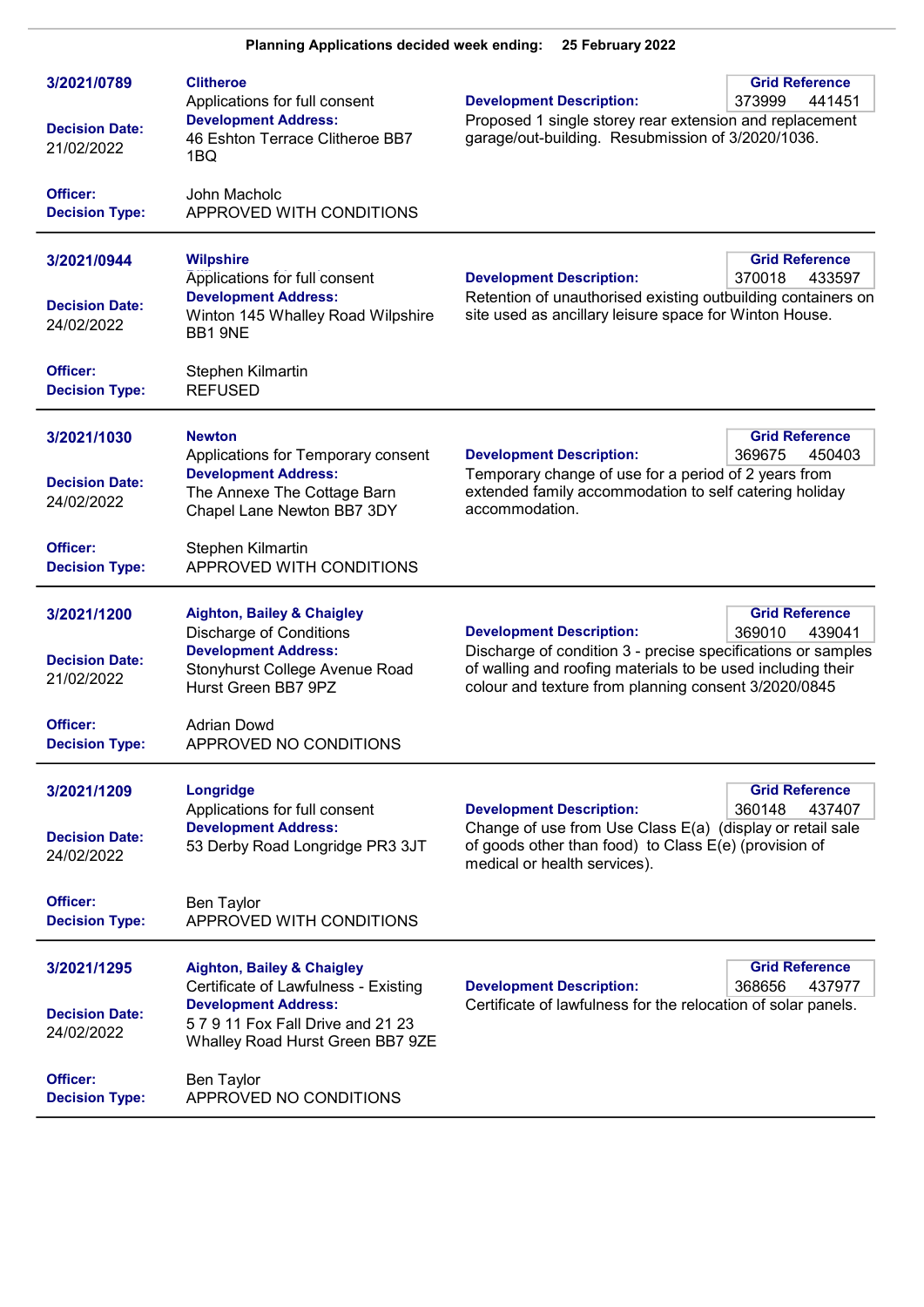| 3/2022/0006<br><b>Decision Date:</b><br>24/02/2022<br>Officer:<br><b>Decision Type:</b> | Longridge<br>Variation of Condition<br><b>Development Address:</b><br>Spout Farm Preston Road<br>Longridge PR3 3BE<br>Laura Eastwood<br>APPROVED WITH CONDITIONS                                   | <b>Development Description:</b><br>Proposed variation of Condition 2 - approved plans<br>Condition 13 - Biodiversity Condition 14 - Landscaping of<br>planning permission ref 3/2020/0309                                                                                         | <b>Grid Reference</b><br>360283<br>436019 |
|-----------------------------------------------------------------------------------------|----------------------------------------------------------------------------------------------------------------------------------------------------------------------------------------------------|-----------------------------------------------------------------------------------------------------------------------------------------------------------------------------------------------------------------------------------------------------------------------------------|-------------------------------------------|
| 3/2022/0017<br><b>Decision Date:</b><br>22/02/2022<br>Officer:<br><b>Decision Type:</b> | <b>Clayton-le-Dale</b><br>Applications for full consent<br><b>Development Address:</b><br>Ellerslie House Ribchester Road,<br>Clayton Le Dale, BB1 9EE<br>John Macholc<br>APPROVED WITH CONDITIONS | <b>Development Description:</b><br>Single storey extension to provide specialist care residential<br>facility for person with complex needs with associated staff<br>accommodation.                                                                                               | <b>Grid Reference</b><br>367648<br>432978 |
| 3/2022/0030<br><b>Decision Date:</b><br>22/02/2022<br>Officer:<br><b>Decision Type:</b> | <b>Wilpshire</b><br>Variation of Condition<br><b>Development Address:</b><br>Dewhurst Farm Longsight Road<br>Langho BB6 8AD<br>Laura Eastwood<br>APPROVED WITH CONDITIONS                          | <b>Development Description:</b><br>Substitution of cottage type for unit one of the holiday<br>cottages approved under 3/2020/1025 (variation of<br>condition 2 of application 2020/0013 for four two-storey<br>holiday cottages and formation of short length of access<br>road) | <b>Grid Reference</b><br>368832<br>434044 |
| 3/2022/0034<br><b>Decision Date:</b><br>24/02/2022<br>Officer:<br><b>Decision Type:</b> | <b>Clitheroe</b><br>Applications for full consent<br><b>Development Address:</b><br>2 Balmoral Avenue Clitheroe BB7<br>2QH<br><b>Ben Taylor</b><br>APPROVED WITH CONDITIONS                        | <b>Development Description:</b><br>Side extension to form garage with utility at ground floor<br>and two bedrooms and ensuite facilities at first floor.<br>Resubmission of 3/2021/1056.                                                                                          | <b>Grid Reference</b><br>373389<br>441004 |
| 3/2022/0106<br><b>Decision Date:</b><br>21/02/2022<br>Officer:<br><b>Decision Type:</b> | <b>Clitheroe</b><br>Application for tree works in a conser<br><b>Development Address:</b><br>Study Cottage 23 Church Street<br>Clitheroe BB7 2DD<br>Alex Shutt<br>APPROVED WITH CONDITIONS         | <b>Development Description:</b><br>Trim 4-5 feet off Yew hedge at the foot of garden.                                                                                                                                                                                             | <b>Grid Reference</b><br>374413<br>442037 |
| 3/2022/0120<br><b>Decision Date:</b><br>24/02/2022<br>Officer:<br><b>Decision Type:</b> | <b>Bowland Forest (Higher)</b><br>PRIOR APPROVAL AGRIC TO FLE<br><b>Development Address:</b><br>Wood End Farm Newton Road<br>Dunsop Bridge BB7 3BE<br>Laura Eastwood<br>PRIOR NOTIFICATION         | <b>Development Description:</b><br>Agricultural building to be used for a dry room and hand<br>washing facilities for customers of a diversified part of the<br>farming business.                                                                                                 | <b>Grid Reference</b><br>366305<br>450306 |